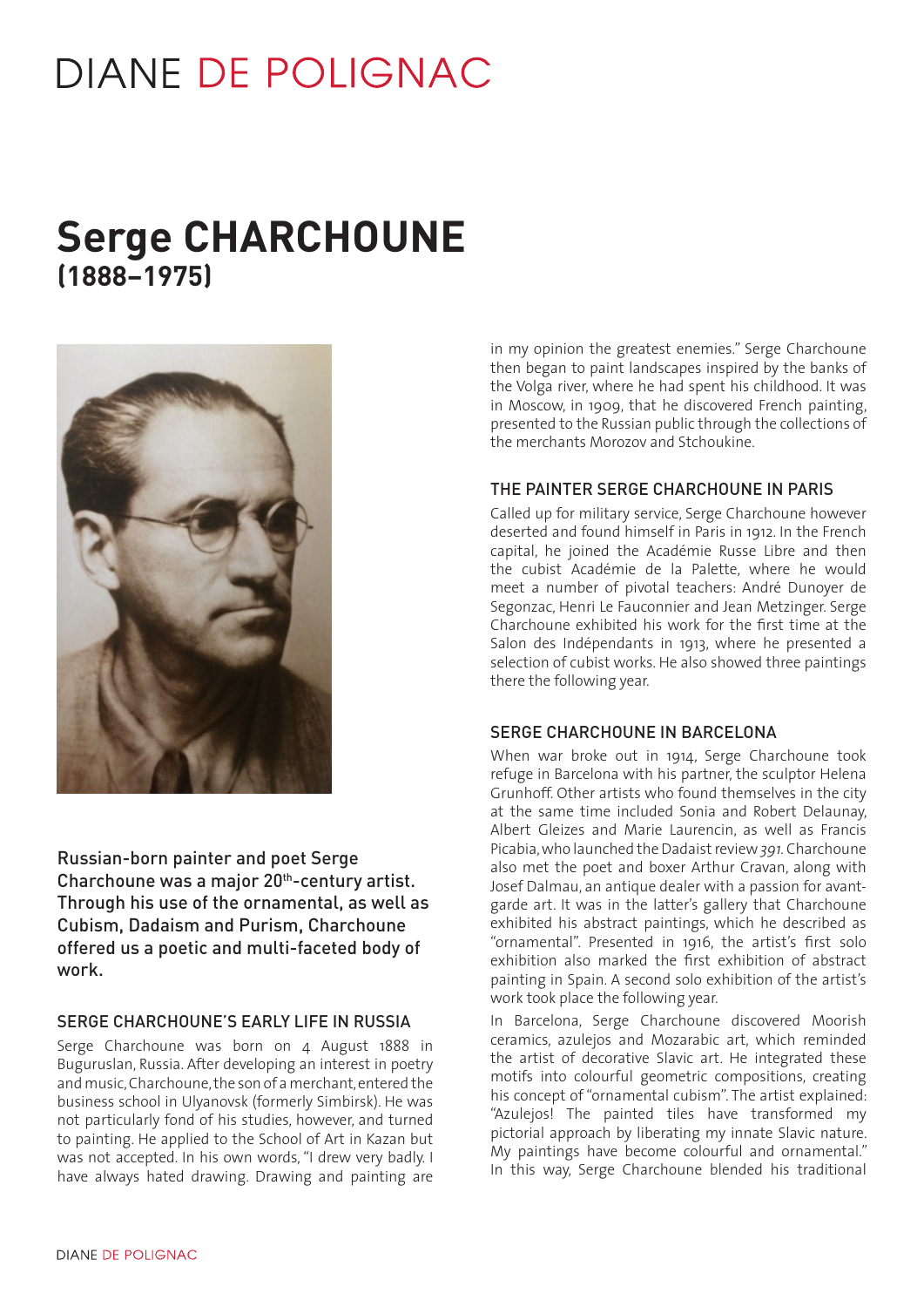Russian heritage with the rigour of French cubism. As the French art critic Pierre Brisset wrote: "The Russian, who has remained deeply attached to the deserted Orient, its fragrances, its icons, its shimmering fabrics and its 'sonorous treasures', has thus created a form of ornament or rather, to use his term, an 'ornamental impressionism', itself a successor to his 'ornamental cubism' of the 1920s. A form of ornamental impressionism sometimes so rich, so bright, so thunderous, in which forms and colours vibrate and clash so strongly, that it can still seem to us today (...) on the verge of the barbaric and the insane. But also sometimes, as in certain 'still lifes', there is a kind of ornamental that knows how to be serious, austere, silent, of a mystical beauty that is almost Benedictine, in which volumes melt and lose themselves in a barely perceptible chromatism of whites, browns and greys closer to the monk's bure than to Byzantine artifices."

# SERGE CHARCHOUNE AND THE DADA MOVEMENT

In 1917, the Russian Revolution prompted Charchoune to return home. He thus joined the Russian Expeditionary Corps in France but failed and he was discharged in 1919, perhaps due to his naturally rebellious nature.

Charchoune returned to Paris in 1920, where he took part in the Dada Festival at the Salle Gaveau, where he met Picabia. Through Picabia, he met the bookseller André Forr and the artist Tristan Tzara. Charchoune's first Parisian exhibition took place in André Forr's bookshop and the artist thus became part of the Dada movement: he sent Picabia an illustration for his magazine *391* and was invited to take part in the group's meetings at the Café Certá, as well as other events such as the *Salon Parallèle des Dadaïstes* at the Galerie Montaigne with Jean Arp, Max Ernst, Man Ray and Tristan Tzara. Charchoune also contributed to the collective work *L'Œil Cacodylate*, in which Picabia painted "the third eye of knowledge" and Charchoune wrote the words "Soleil Russe" around the eye. In the Dada movement, the painter found once more a sense of the absurd that he had appreciated in Russian poetry. In 1921, he published his first poem in French, *Foule immobile*, which he illustrated with 12 drawings. He also took part in the "Barrès trial"—a fictitious criminal trial of the nationalist Maurice Barrès by the Dadaists organised by André Breton in May 1921.

The artist Serge Charchoune created the Dada group Palata Poetov [The Poets' Room], which met at the Café Caméléon at 146 Boulevard du Montparnasse in Paris. He organised a "Russian Dadaist" evening on 21 December 1921, which was attended by André Breton and Louis Aragon.

# SERGE CHARCHOUNE IN BERLIN

In May 1922, Charchoune travelled to Berlin in the hope of obtaining a visa for entry to the Soviet Union. While there, he published the Russian-language Dada review *Perevoz Dada* [The Dada Ferry], the first issue of which he wrote alone. He then edited an anthology of German, French and Russian Dadaist poetry: *Dadaizm, kompilacija*. Charchoune also contributed to various magazines such as *Merz* by Kurt Schwitters. In the end, Serge Charchoune failed to return to Russia but found a Russian community in Berlin, including the dancer Isadora Duncan, the painters Ivan Albertovitch Pugni (known as Jean Pougny), Lazar Lissitzky and Michel Andreenko, as well as the poets Andreï Biely, Sergueï Essénine, Vladimir Maïakovski, Alexandre Koussikov and Boris Pasternak.

Serge Charchoune took part in the *Der Sturm* exhibition in 1922, presenting a new series of "ornamental cubism" paintings. He also had a solo exhibition at the Sarja bookshop and took part in an exhibition of Russian art at the Van Diemen Gallery. After 14 months in Berlin, Charchoune returned to Paris for good.

# A RETURN TO PARIS AND PURISM

On his return to Paris in 1923, the painter Serge Charchoune abandoned Dadaism as Cubism reached its closing moments. The artist organised a ceremony to bury the movement, inviting his friends to "attend the funeral of Cubism", signing the invitation "Serge Charchoune, undertaker". "Charchoune likes to say that he is constantly dying and being reborn throughout his works, in which he is completely in the moment of creation."1 At an exhibition at the Galerie Jeanne Bucher in 1926, Charchoune sold all of his works of "ornamental cubism" and began a new "purist" period. Charchoune then met the artist Amédée Ozenfant through Nadia Khodassievitch-Léger and the two artists became friends. In 1927, Charchoune exhibited his purist works at the Galerie Aubier and Amédée Ozenfant wrote the preface to the catalogue. With Ozenfant and Le Corbusier, Charchoune contributed to the review *L'Esprit Nouveau* with many other artists and writers, including André Lhote, Georges Valmier, Picasso, Apollinaire, Jean Cocteau, André Breton and Fernand Léger. Amédée Ozenfant introduced Serge Charchoune to the Galerie Percier and its director André Level, who gave him his first major exhibition. It was also at the Galerie Percier that he met the painter René Rimbert, with whom he became friends and maintained an important dialogue.

# DIFFICULT TIMES

In 1929, Charchoune moved away from Purism and began working on his *Paysage Élastiques* works, which revealed a renewed Dadaist inspiration. He painted two series of works: *Feuilles de Température* and *L'Impressionnisme ornemental* (1929-1931), in which we can see the swirls and arabesques that allowed him to present such a unique and

<sup>1.</sup> René Guerra, "Profil de Charchoune" in Charchoune, Galerie Rue de Seine, Paris, 1974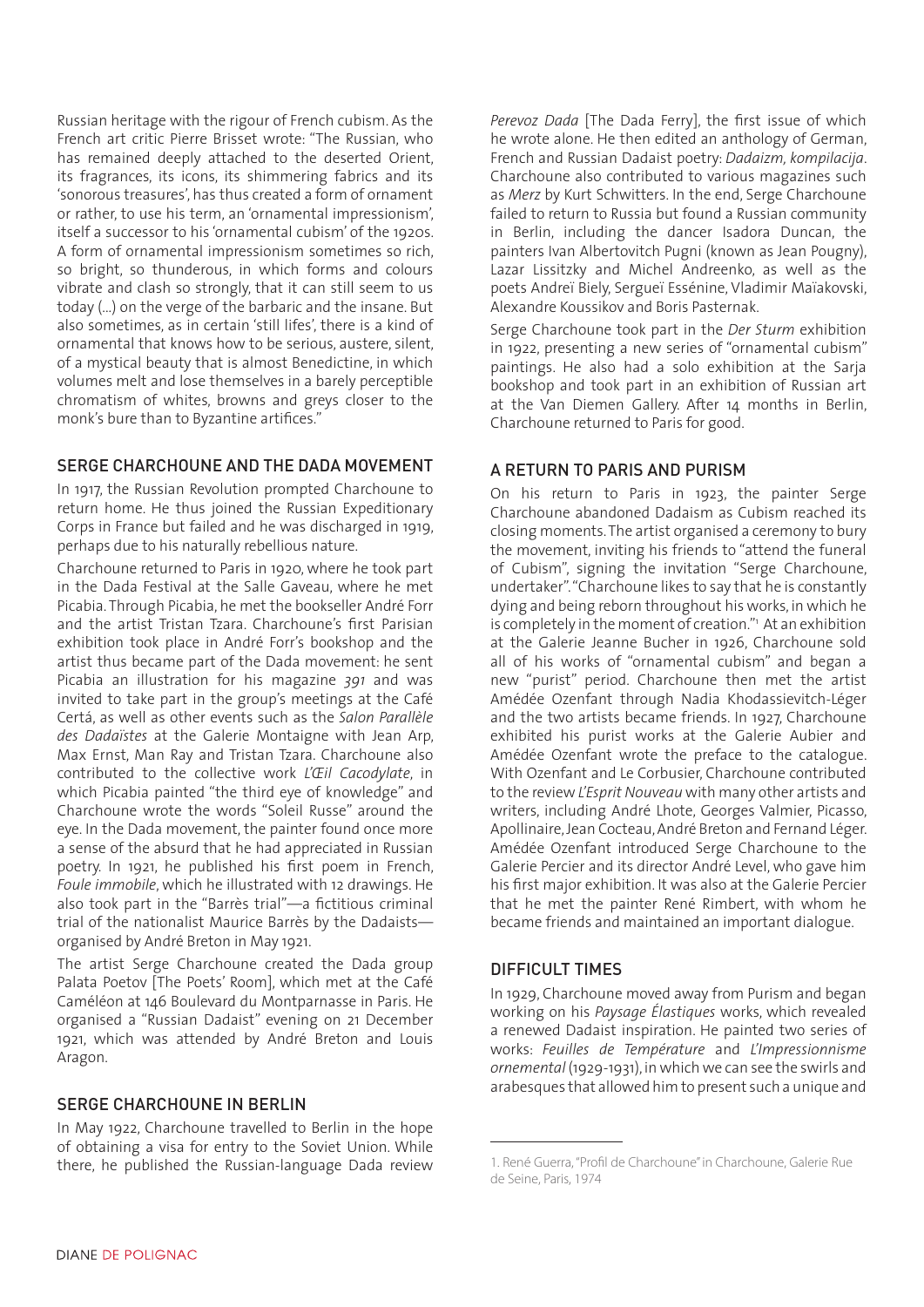original vision of nature. In 1929, the whole of Europe was affected by a huge stock market crash, leading to a period of misery and isolation for Charchoune. He painted in very small formats on leftover canvases or on paper, creating still lifes that were meditations on the modest objects of his daily life—bowls, jugs, carafes, pipes, bottles—in shades of white and beige.

Charchoune sold very little during this period, living in extreme destitution. He abandoned painting for a while to devote himself to writing and frequented Russian literary circles.

# A NEW LEASE OF LIFE

In 1943, the great collector Roger Dutilleul gave the artist Charchoune new momentum by introducing him to the gallery owner Raymond Greuze, who exhibited his work for twelve years, from 1944 to 1956. The dealer Edwin W. Livengood also began representing Serge Charchoune works under contract in 1944.

The 1945 edition of the Salon des Surindépendants (20 October-13 November 1945, Parc des Expositions, Porte de Versailles, Paris) was a key event in the life of Serge Charchoune and the abstract artists of Paris. It was the first major post-war exhibition of abstract art, bringing together not only abstract works but the artists themselves. For the first time, such painters were able to meet in person and discuss their work. French nationals and foreigners in Paris exchanged ideas and forged friendships. The Salon also marked the first time that Serge Charchoune, Marie Raymond and Gérard Schneider exhibited together. Serge Charchoune was Russian and Gérard Schneider was Swiss. Marie Raymond, who was French, was married to the Dutch painter Fred Klein and was in close contact with foreign circles in Paris. An art critic, Raymond was always looking for new artists to discover. When writing about the Salon in the Dutch magazine Kunst en Kultuur, Marie Raymond chose to illustrate her article with a work by Serge Charchoune. In addition, she drew his portrait the following year (the portrait is now housed at the Centre Pompidou, Paris).

# WATER IN SERGE CHARCHOUNE'S WORK

Serge Charchoune's works were pervaded by the theme of water from 1948 to 1950. The artist, whose life was shaped by the Volga and then by the Seine river, retained semi-figurative landscapes of tremendous poetry from his long walks along the rivers. He also created a series on Venice. Charchoune's seascapes were composed of many superimposed layers in which white is used to overlay compositions of contrasting colours. In his own words, "I was and I remain a man of nature, but I was also born a man of Art, and these three elements, forest, river, music, rapidly became for me a pictorial harmony which I attempted to put on paper."

The historian Valentine Marcadé wrote: "Charchoune's childhood and adolescence were spent in close proximity to nature, in constant contemplation of flowing water and its smooth surface, which is ever-changing, despite its apparent monotony. Like other Russian masters of the pen and brush, Charchoune remained intimately and indissolubly linked to the elements of nature that marked his childhood throughout his life, reproducing on his constructed canvases all the palpitation of running water with its pearly reflections, the complex arabesques of the undulating surface."

# MUSIC: THE ULTIMATE SOURCE OF INSPIRATION

From 1954 to 1975, Serge Charchoune's painted works were nourished by music, in particular Bach, Mozart and Beethoven, as well as Romantic composers such as Mussorgsky, Tchaikovsky and Stravinsky. The painter thus arrived at his "ornamental abstract" style, in which he transposed sound waves onto the canvas. "Music gives me the subject. Listening to music, I can see the painting with my eyes closed, like a coloured thread unwinding, I see it first with primary colours and my painting starts out as very colourful. I listen and make telepathic marks on the canvas. It becomes ornamental. I begin to spit colour and it becomes decorative, very colourful..."<sup>2</sup> explained the artist.

Charchoune wrote very early on about the link between painting and music, including entries in his diary in 1922, in which he composed aphorisms such as: "The harpsichord music of Bach and Couperin, I perceive as the painted work of Kandinsky and Klee. It is the world that is dear to me, the ornamental world..." and "The brush is the bow of my violin".

# THE ARTIST SERGE CHARCHOUNE'S LEGACY

The painter Serge Charchoune was often described as "forgotten" or "unrecognised" by the authors of his time, such as Gaston Diehl, Charles Estienne, Alain Jouffroy, Pierre Schneider and Philippe Soupault. And yet, he was always supported and admired by other artists and gallery owners. Jacques Villon wrote the following words to Charchoune in 1941: "I am thrilled that I will soon be able to commune with your stripped-down art." Philippe Hosiasson noted in 1957: "What can be said about Charchoune, who seeks only the unspeakable...? Colour when he uses it — is emptied of all resonance: his painted work is an inspired whisper... Whoever has perceived it cannot forget it..." In the words of Picasso, "For me, there are two painters: Juan Gris and Charchoune." In 1954, Serge Charchoune met the poet Pierre Lecuire and the painter Nicolas de Staël. The latter, who admired the artist and owned one of his paintings, described Charchoune as "the greatest among us".

<sup>2.</sup> Interview with Michel Ragon, Jardin des arts, 1966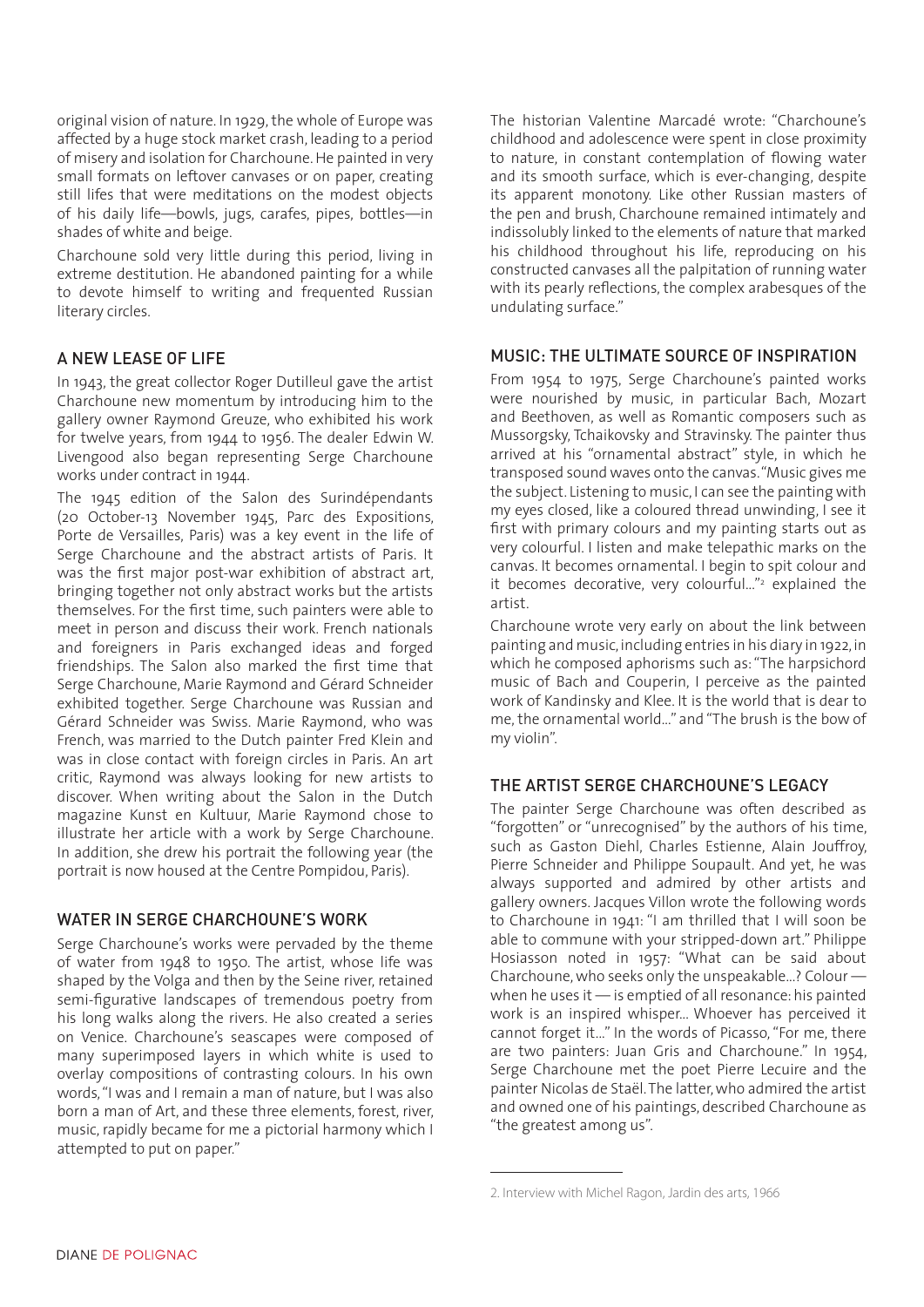Serge Charchoune's work was celebrated in 1971 with a retrospective at the Musée National d'Art Moderne in Paris that presented about a hundred of the artist's works, retracing his entire career. It was, at last, a national recognition of the artist's work. On the subject of the artist, the poet Patrick Waldberg wrote: The conflict between the material and the spiritual is [...] underlying all of the phases of his work [...] From the monochromes agitated by undulating tremors to the superimposed volumes forming 'soul palaces' and the spirals and orbs intertwining their swirls in the mysterious mauve glow, and, always, it is an ascending movement that prevails, a rhythm that originates in the heart of the being and tends to bring it into harmony with the elemental forces of the universe." Serge Charchoune died in 1975 after creating a body of more than 5,000 paintings.

© Diane de Polignac Gallery



Marie Raymond *Portrait de Serge Charchoune* - 1946 - Charcoal on paper - 30,5 x 24 cm Centre Georges Pompidou, Paris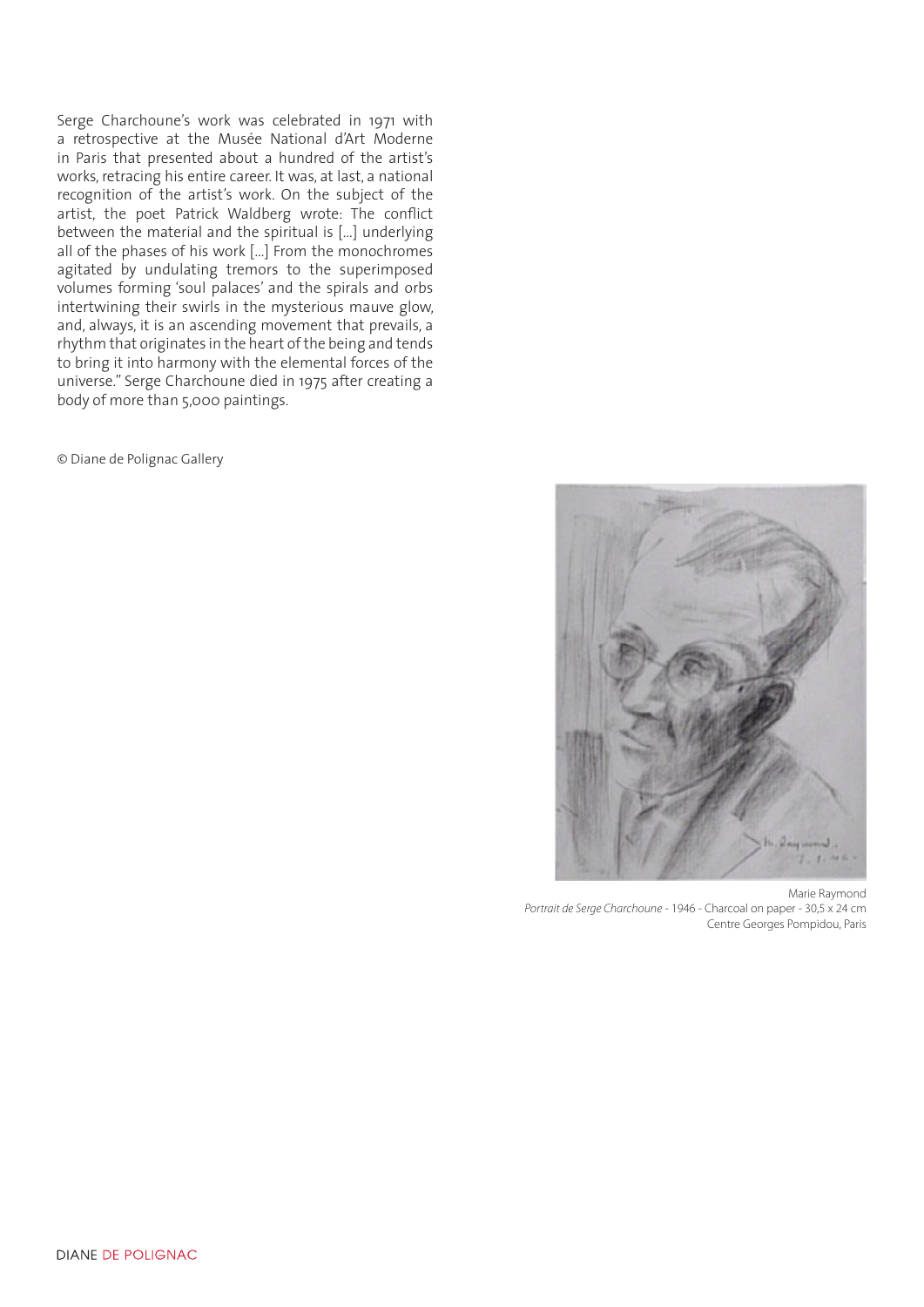#### SELECTED COLLECTIONS

Belgrade (Serbia), National Museum Berlin (Germany), Neue Nationalgalerie Caen (France), Fonds Régional d'Art Contemporain (FRAC) – Normandy Grenoble (France), Musée des Beaux-Arts Lodz (Poland), Muzeum Sztuki Nantes (France), Musée d'Arts New Haven (CT), Yale University Art Gallery Nice (France), MAMAC Paris (France), Musée National d'Art Moderne – Centre Pompidou Paris (France), Musée d'Art Moderne Paris (France), Centre National des Arts Plastiques Provincetown (MA), Chrysler Museum Roubaix (France), La Piscine Saint-Étienne (France), Musée d'Art Moderne et Contemporain Strasbourg (France), Musée d'Art Moderne et Contemporain Villeneuve-d'Ascq (France), LaM SELECTED EXHIBITIONS Salon des Indépendants, Paris, 1913 Solo exhibition, Galeries Dalmau, Barcelona, 1916, 1917 Solo exhibition, Andrée Forny bookshop, Paris, 1920 Salon Dada, Galerie Montaigne, Paris, 1921 Group exhibition, Galerie Der Sturm, Berlin, 1922 Solo exhibition, Galerie Der Sturm, Berlin, 1922 Group exhibition, *Grosse Berliner Ausstellung,* Galerie van Diemen, Berlin, 1922 Solo exhibition, Sarja Gallery, Berlin, 1923 Solo exhibition, Galerie Jeanne Bucher, Paris, 1926

Solo exhibition, Galerie Aubier, Paris, 1927

Solo exhibition, Galerie Percier, Paris, 1929

Solo exhibition, Galerie Bonaparte, Paris, 1930

Solo exhibition, Galerie aux Quatre Chemins, Paris, 1932

Group exhibition, *European and American Moderns*, New York, 1933

Group exhibition, Retrospecktivni Vystavy rushéko Malirstvi, Prague, 1935

Solo exhibition, Galerie du Verseau, Paris, 1944

Solo exhibitions, Galerie Raymond Creuze, Paris, 1944, 1947, 1948, 1949, 1951, 1952, 1956

Group exhibition, Galerie du Verseau, Paris, 1945

Group exhibition, Galerie Berri-Raspail, Paris, 1946

Group exhibition, *Exposition d'Art et Humanisme*, Galerie Art Vivant, Paris, 1946

Group exhibitions, Galerie Berri-Raspail, Paris, 1947, 1948

Group exhibition, *Peinture d'aujourd'hui: France-Italie*, Palazzo Belle Arti, Turin, 1951

Group exhibition, *L'École de Paris*, Hachette bookshop, Montreal, 1952

Group exhibition, *Dix ans de peinture française 1945-1955,* Musée de Grenoble, Grenoble (France), 1956

Salon Comparaisons, Paris from 1956 to 1961 Réalités Nouvelles, in 1956 with Beethoven's 7<sup>th</sup> Symphony, in 1957 with Concerto for piano by Tchaikovsky, and from 1958 to 1963 Solo exhibition, L'Actuelle Gallery, Montreal, 1957 Solo exhibition, Galerie Dina Vierny, Paris, 1957 Solo exhibition, Galerie J.C. de Chaudun, Paris, 1957 Group exhibition, *Cinquante ans de Peinture Abstraite*, Galerie Creuze, Paris, 1957 Group exhibition, *Exposition Rétrospective Dada 1916-1922,*  Galerie de l'Institut, Paris, 1957 Group exhibition, *Art abstrait,* Musée de Saint-Étienne, Saint-Étienne (France), 1957 Solo exhibition, Galerie Michel Warren, Paris, 1958 Group exhibition, Rose Fried Gallery, New York, 1958 Group exhibition, Guggenheim Museum, New York, 1958 Solo exhibition, Hybler Gallery, Copenhagen, 1959 Group exhibition, *Beitrag der Russen zur modernen Kunst,*  Frankfurt, 1959 Salon de Mai, Paris, 1960 Solo exhibition, Alexandre Iolas Gallery, New York, 1960 Solo exhibition, Graphisches Kabinett of Dr Anna Grisebach, Heidelberg (Germany), 1960 Solo exhibition, Galerie H. Bénézit, Paris, 1960 Solo exhibition, Galerie Jacques Peron, Paris, 1960 Solo exhibition, Galerie Cahiers d'Art, Paris, 1961 Group exhibition, *Modern Masters*, Rose Fried Gallery, New York, 1961 Group exhibition, *Der Sturm*, Nationalgalerie, Berlin, 1961 *Onzième Salon d'Art Sacré et Exposition collective Réalités Spirituelles*, Musée d'Art Moderne, Paris, 1961 Group exhibition, Graphisches Kabinett, Heidelberg (Germany), 1961 Solo exhibition, Toninelli Gallery, Milan, 1962 Solo exhibition, Galerie Yvon Lambert, Vence (France), 1962 Group exhibition, Galerie de La Baume, Paris, 1962 Group exhibition, Toninelli Gallery, Milan, 1962 Solo exhibition, Schmela Gallery, Düsseldorf, 1963 Group exhibition, *Maestri astratti,* Lorenzlli Gallery, Milan, 1963 Group exhibition, *Esquisse d'un Salon*, Galerie Denise René, Paris, 1963 Group exhibition, *La Grande Aventure de l'art du XXe siècle,*  Rohan Castle, Strasbourg (France), 1963 Solo exhibition, Galerie Chimène, Saint-Etienne (France), 1964 Group exhibition, *Maestri Russi, - Il contributo russo alle avanguardie plastiche*, Galleria del Levante, Milan, 1964 Solo exhibition, *Dessins : 22 Variations sur Icare en hommage à Serge Lifar*, Galerie G. Cornaud, Paris, 1965 Solo exhibition, Galerie Georges Bongers, Paris, 1965, 1967 Group exhibition, *Exposition Dada* [Dada Exhibition], Kunsthaus, Zurich, 1966 Solo exhibition, Paul Bruck Gallery, Luxembourg, 1967 Solo exhibition, Bernador Gallery, Geneva, 1967

Group exhibition, *Exposition Dada* [Dada Exhibition], Musée National d'Art Moderne, Paris, 1967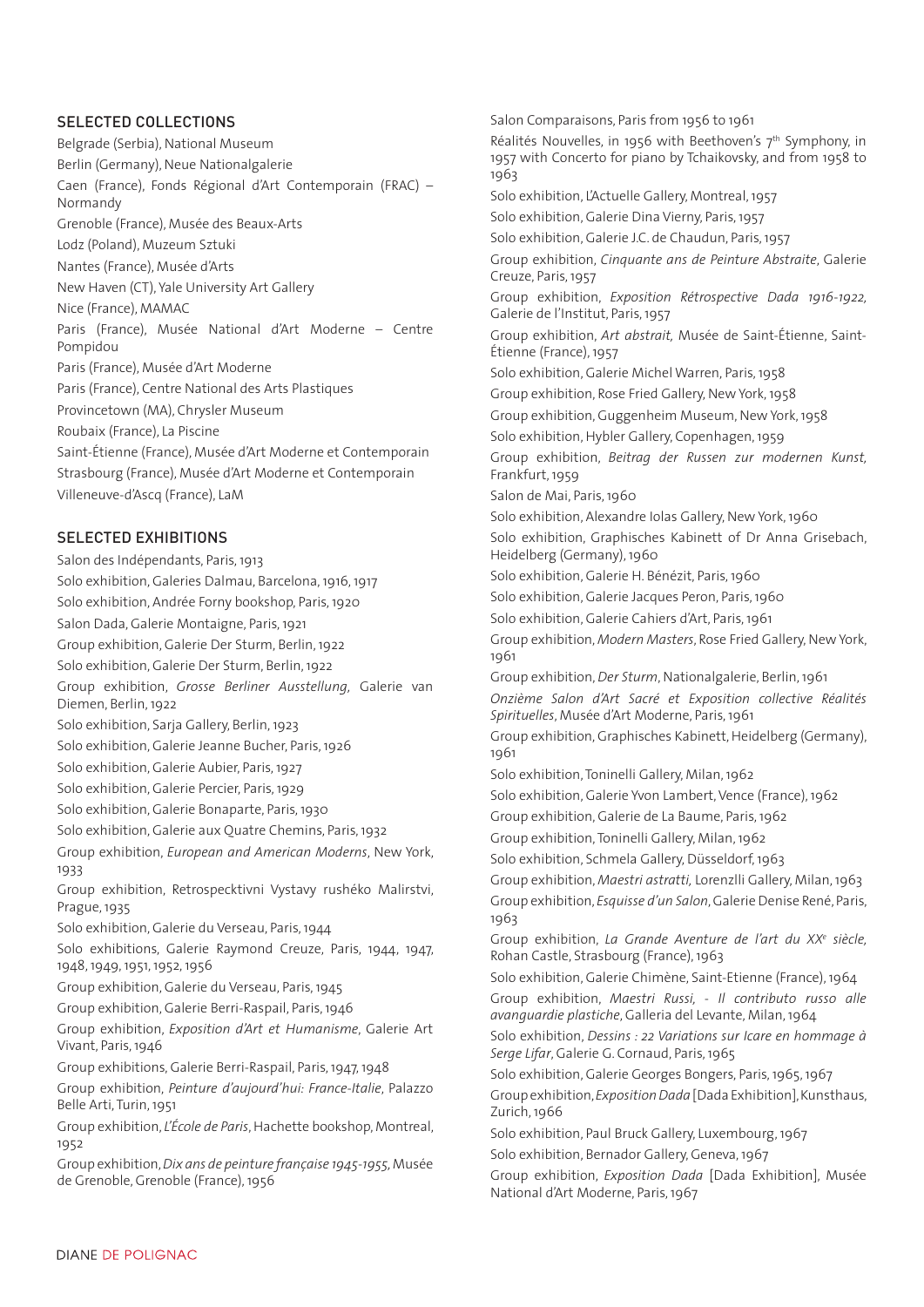Group exhibition, *4 Pittori dell'avanguardia russia Goncjarova, Larionov, Mansurov, Sarsun*, Galleria del Teatro, Parma, 1967

Group exhibition, Galerie La Roue, Paris, 1967

Group exhibition, *Avant-garde Osteuropa 1910-1930*, Berlin, 1967 Touring group exhibition across the United States: *Painting in* 

*France 1900-1967*, 1968

Group exhibition, *Savremeno francusko slikarsvo*, Museum of Contemporary Art, Belgrade, 1968

Group exhibition, *Russische Kunstlerr aus dem 20 Jahrundert,*  Gmurzynska Gallery, Cologne (Germany), 1968

Solo exhibition, Lorenzelli Gallery, Bergamo (Italy), 1969

Solo exhibition, San Fedele Gallery, Milan, 1969

Group exhibition, *Aspects de l'Avant Garde Russe 1905-1925,*  Galerie J. Chauvelin, Paris, 1969

Solo exhibition, Galerie J.L. Roque, Paris, 1970

Solo exhibition, Bettie Thommen Gallery, Basel, 1970

First retrospective exhibition, Musée Saint-Denis, Reims (France), 1970

Group exhibition, Galerie de Seine, Paris, 1970

Group exhibition, *Astrattisti Russi,* Vittorio Emanuele Gallery, Milan, 1970

Group exhibition, *The Non-Objective World 1914-1924*, Annely Juda Fine Art, London, 1970

Solo exhibition, Galerie Marbach, Paris, 1971

Solo exhibition, Galerie J.L. Roque, Paris, 1971

Solo exhibition, St Leger Gallery, Geneva, 1971

Retrospective exhibition, Musée National d'Art Moderne, Paris, 1971

Group exhibition, Galerie Jacob, Paris, 1971

Group exhibition, Galerie Berri-Lardy, Paris, 1971

Group exhibition, *La Peinture Non-Objective 1924-1939*, Galerie J. Chauvelin, Paris, 1971

Group exhibition, *The Non-Objective World 1924-1939*, Annely Juda Fine Art, London, 1971, 1973

Group exhibition, *Il mondo della Non-Oggettivita 1924-1039,*  Galleria Milano, Milan, 1971

Group exhibition, Galerie Agora, Paris, 1971

Group exhibition, *Konstruktivismus*, Gmurzynska Gallery, Cologne (Germany), 1972

Group exhibition, *Vision Russe*, Galerie Motte, Paris/Geneva, 1973

Group exhibition, *Philippe Soupault Collection Fantôme,* Galerie de Seine, Paris, 1973

Group exhibition, *The Non-Objective World 1914-1955,* University Art Museum of Texas, Austin (TX), 1973

Group exhibition, *Charchoune, harmonies blanches 1924-197,*  Galerie de Seine, Paris, 1974

*S. Charchoune, peintures de 1913 à 1965*, Musée de l'Abbaye Sainte-Croix, Les Sables-d'Olonne (France), 1980-1981

*S. Charchoune œuvres 1913-1975*, Galerie des Ponchettes, Nice, 1981

*Charchoune œuvres de 1913 à 1974*, Galerie Fanny Guillon Laffaille, Paris, 1988

*Charchoune*, Centre Culturel de la Somme and Musée Départemental de l'Abbaye de Saint-Riquier, 1989

#### SELECTED BIBLIOGRAPHY

Amédée Ozenfant, Preface for the exhibition at the Galerie Aubier, Paris, 1927

André Salmon, Preface and letter for the exhibition at the Galerie Percier, Paris, 1929

Comte J. de Divonne, *Bulletin de la Société des Amateurs d'Arts et des Collectionneurs*, 1929

Katherine S. Dreier, in "Collection of the Société Anonyme", Yale University Art Gallery, New Haven, 1942

Gaston Diehl, Preface for the exhibition at the Galerie du Verseau, Paris, 1944

Charles Estienne, in *Combat*, 26 March 1947

Philippe Soupault, in *Lettres Françaises*, 4 April 1947

Léon Degand, in *Combat*, 31 March 1948

Michel Seuphor, *L'Art Abstrait*, Maeght Editions, Paris, 1949 Patrick Waldberg, in *Paru*, April 1950

Catalogue for the "Société Anonyme" collection, Yale University Art Gallery, New Haven, 1950

Robert Vrinat, in *Arts* No. 316 from 22 June 1951, about an exhibition at the Galerie Creuze, 1951

Guy Marester, in *Combat*, 26 June 1951

May Tamisa, "Chez Charchoune", in *Revue Parlementaire*, No. 227 from 15 February 1956

Robert Vrinat, in *Arts* No. 316 from 22 February 1956, about an exhibition at the Galerie Creuze, 1956

John Prossor, in *Apollo*, October 1957

Michel Seuphor, *Dictionnaire de la peinture abstraite*, Editions Hazan, Paris, 1957

Willy Verkauf, *Dada* (Monograph of a Movement), Alec Tiranti Ltd., London, 1957

Georges Hugnet, *L'aventure Dada 1916-1922*, Galerie de l'Institut, Paris, 1957

Leaflet for the exhibition at the Galerie J.C. de Chaudin with texts by: G. Hugnet, J.Cathelin, M.Ragon, P. Hoslasson, E. Roditi, A. Salmon, M. Sauvage, M. Seuphor, P. Soupault and Waldemar George, 1957

Luce Hoctin, in *Arts* No. 610 from 13 March 1957, about an exhibition at the Galerie Dina Vierny, 1957

Ribemont Dessaignes, *Déjà Jadis ou du mouvement Dada à l'espace abstrait,* Éditions Julliard, 1958

Patrick Waldberg, *Serge Charchoune*, preface for the exhibition at the Galerie Michel Warren, Paris, December 1958 - January 1959

René de Solier, *La Nouvelle Revue Française* No. 77 from 1 February 1959

*Cimaise* from May 1959 about the exhibition at the Galerie Michel Warren, article signed M.R., 1959

William N. Copley, "Charchoune", in *Art News,* March 1960

N.V. Zaretzky, *Russische Dichter als Maler und Zeichner*, Aurel Bongers, Recklinghausen, 1960

*Herwarth Walden und die Eurpaische Avantgarde*, Nationalgalerie Berlin, Schloss Charlottenburg, 1961

Patrick Waldberg, "Mains et Merveilles", *Mercure de France*, 1961 Michel Seuphor, *La Peinture Abstraite : sa genèse, son expansion,*  Flammarion, Paris, 1962